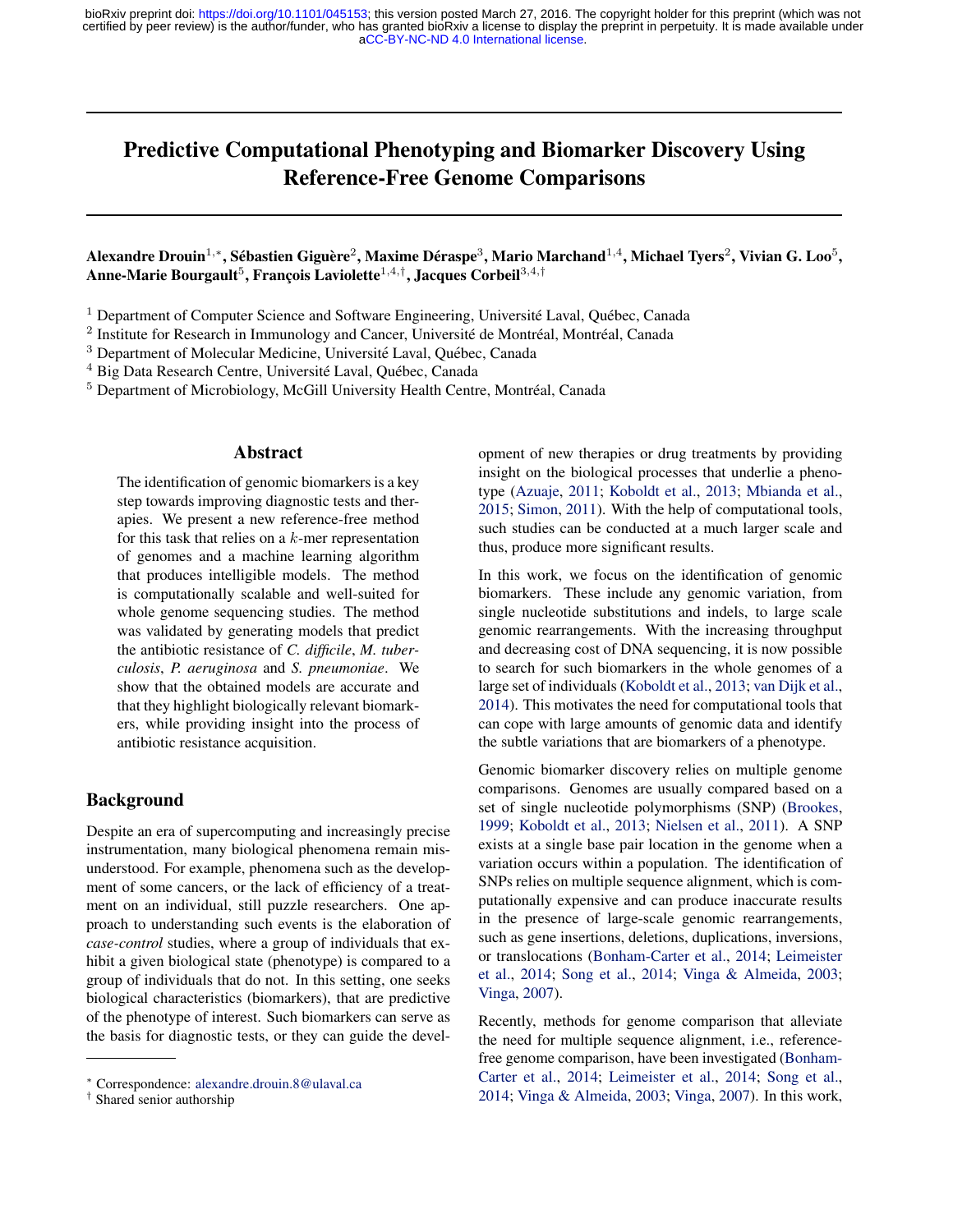### Predictive Computational Phenotyping and Biomarker Discovery Using Reference-Free Genome Comparisons

we use such an approach, by comparing genomes based on the  $k$ -mers, i.e., sequences of  $k$  nucleotides, that they contain. The main advantage of this method is that it is robust to genomic rearrangements. Moreover, it provides a fully unbiased way to compare genomic samples and identify genomic variations that are associated with a phenotype. However, this representation of the genomes is far less compact than a set of SNPs and thus poses additional computational challenges.

Our objective is thus to find the most concise set of genomic features (k-mers) that allows to accurately predict the phenotype [\(Azuaje,](#page-11-0) [2011\)](#page-11-0). Including uninformative or redundant biomarkers in this set would lead to additional validation costs and could mislead researchers. In this work, we favor an approach based on machine learning, where we seek a computational model of the phenotype that is accurate and sparse, i.e. that relies on the fewest genomic features. Learning such models from a large data representations, such as the  $k$ -mer representation, is a challenging problem [\(Hastie et al.,](#page-12-0) [2013\)](#page-12-0). Indeed, in this setting, there are much more genomic features than genomes, which increases the danger of overfitting, i.e., learning random noise patterns that lead to poor generalization performance. In addition, the majority of the  $k$ -mers are uninformative and cannot be used to predict the phenotype. Finally, due to the structure of genomes, for example, genes and chromosomes, many k-mers occur simultaneously and are thus highly correlated.

Previous work in the field of biomarker discovery has mostly combined feature selection and predictive modeling methods [\(Azuaje,](#page-11-0) [2011;](#page-11-0) [Saeys et al.,](#page-13-0) [2007\)](#page-13-0). Feature selection serves to identify features that are associated with the phenotype. These features are then used to construct a predictive model with the hope that it can accurately predict the phenotype. The most widespread approach consists in measuring the association between the features and the phenotype with a statistical test, such as the  $\chi^2$  test or a t-test. Then, features that are not deemed associated are discarded and the rest are passed down to a modeling algorithm. In the machine learning literature, such methods are referred to as *filter methods* [\(Guyon & Elisseeff,](#page-12-0) [2003;](#page-12-0) [Hastie et al.,](#page-12-0) [2013\)](#page-12-0).

When considering millions of features, it is not possible to efficiently perform multivariate statistical tests. Hence, filter methods are limited to univariate statistical tests. While univariate filters are highly scalable, they discard multivariate patterns in the data, that is, combinations of features that are, together, predictive of the phenotype. Moreover, the feature selection is performed independently of the modeling, which can lead to a suboptimal choice of features. To address these limitations, *embedded methods* integrate the feature selection as part of the learning algorithm [\(Guyon](#page-12-0)

[& Elisseeff,](#page-12-0) [2003;](#page-12-0) [Saeys et al.,](#page-13-0) [2007\)](#page-13-0). These methods select features based on their ability to compose an accurate predictive model of the phenotype. Moreover, some of these methods, such as the Set Covering Machine [\(Marc](#page-12-0)[hand & Shawe-Taylor,](#page-12-0) [2002\)](#page-12-0), can consider multivariate interactions between features.

In this study, we propose to apply the Set Covering Machine (SCM) algorithm to genomic biomarker discovery. We devise extensions to this algorithm that make it well suited for learning from extremely large sets of genomic features. We combine this algorithm with the k-mer representation of genomes and show that the method produces uncharacteristically sparse models, which explicitly highlight the relationship between genomic variations and the phenotype of interest. We present statistical guarantees on the accuracy of the models obtained using this approach. Moreover, we propose an efficient implementation of the method, which can readily scale to large genomic datasets containing thousands of individuals and hundreds of millions of k-mers.

We used our method to model the antibiotic resistance of four common human pathogens, including Gram-negative and Gram-positive bacteria. Antibiotic resistance is a growing public health concern, as many multidrug-resistant bacterial strains are starting to emerge. This compromises our ability to treat common infections, which increases mortality and health care costs [\(World Health Organization,](#page-13-0) [2014\)](#page-13-0). Better computational methodologies to assess resistance phenotypes will assist in tracking epidemics, improve diagnosis, enhance treatment, and facilitate the development of new drugs. Our study highlights that, with whole genome sequencing and machine learning algorithms, such as the SCM, we can readily zero in on the genes, mutations, and processes responsible for antibiotic resistance and other phenotypes of interest.

### Machine Learning for Biomarker Discovery

The problem of distinguishing two groups of living organisms based on their genomes can be formalized as a *supervised learning* problem. In this setting, we assume that we are given a data sample S that contains *learning examples*. These examples are pairs  $(x, y)$ , where x is a genome and  $y$  is a label that corresponds to one of two possible phenotypes. More specifically, we assume that  $\mathbf{x} \in \{A, T, G, C\}^*$ , which corresponds to the set of all possible strings of nucleotides and that  $y \in \{0, 1\}$ . In this work, we assign the label  $y = 1$  to the case group and  $y = 0$  to the control group. The examples in  $S$  are assumed to be drawn independently from an unknown, but fixed, data generating distribution D. Hence  $S \stackrel{\text{def}}{=} \{({\bf x}_1, y_1), ..., ({\bf x}_m, y_m)\} \sim D^m.$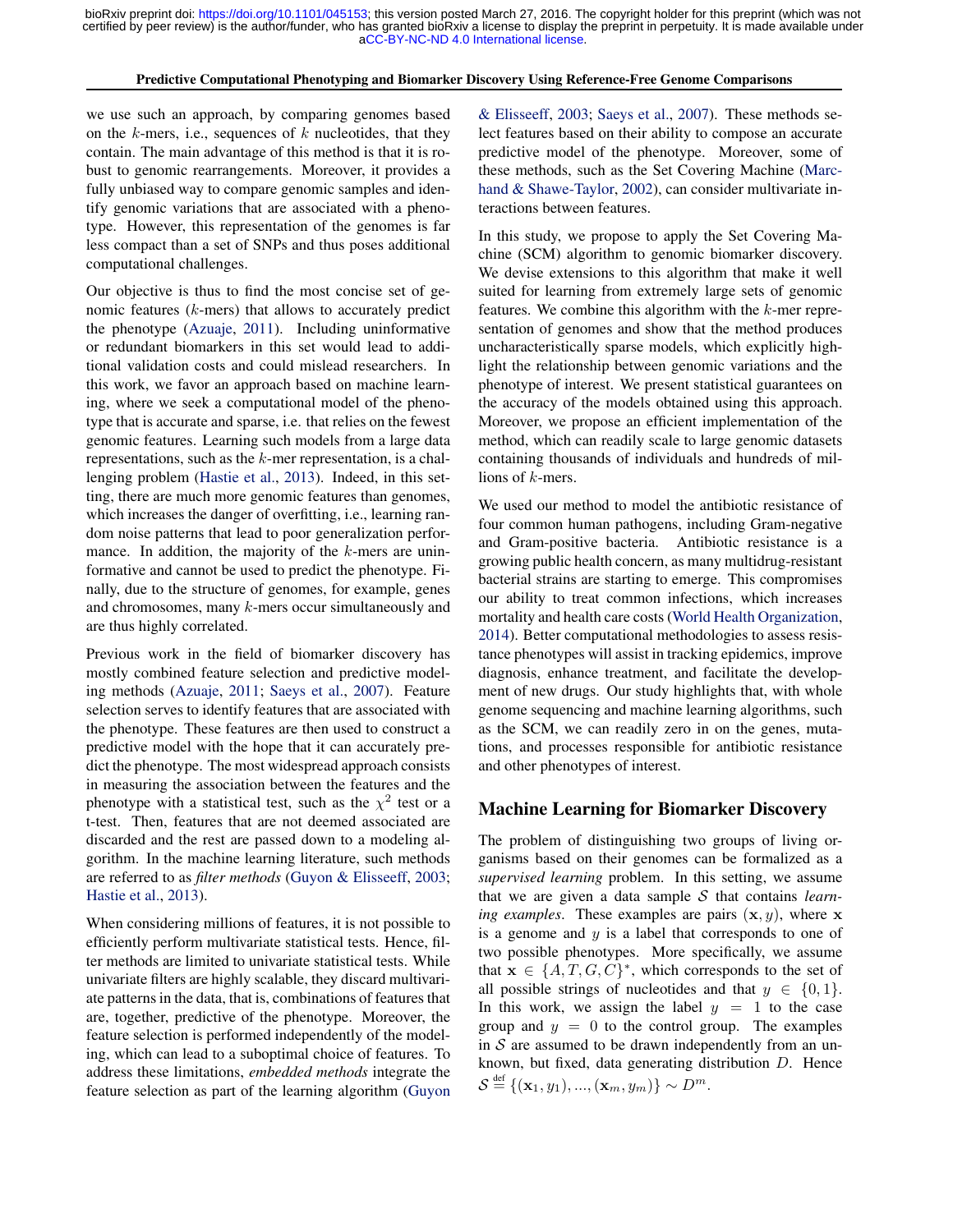#### Predictive Computational Phenotyping and Biomarker Discovery Using Reference-Free Genome Comparisons

Most learning algorithms are designed to learn from a vector representation of the data. To learn from genomes, we must define a function  $\phi: \{A, T, G, C\}^* \to \mathbb{R}^d$ , that takes a genome as input and maps it to some d dimensional vector space known as the feature space. We choose to represent each genome by the presence or absence of every possible k-mer. This representation is detailed in the *Methods* section.

Subsequently, a learning algorithm can be applied to the set  $S' \stackrel{\text{def}}{=} \{ (\phi(\mathbf{x}_1), y_1), ..., (\phi(\mathbf{x}_m), y_m) \}$  to obtain a model  $h : \mathbb{R}^d \to \{0, 1\}$ . The model is a function that, given the feature representation of a genome, estimates the associated phenotype. The objective is to obtain a model  $h$  that has a good generalization performance, i.e., that minimizes the probability  $R(h)$  of making a prediction error for any example drawn according to the distribution  $D$ , where

$$
R(h) \stackrel{\text{def}}{=} \Pr_{(\mathbf{x}, y) \sim D} [h(\boldsymbol{\phi}(\mathbf{x})) \neq y]. \tag{1}
$$

### Application Specific Constraints

Biomarker discovery leads to two additional constraints on the model  $h$ . These are justified by the cost of applying the model in practice and on the ease of interpretation of the model by domain experts.

First, we strive for a model that is sparse, i.e., that uses a minimal set of features to predict the phenotype. This property is important, as it can greatly reduce the cost of applying the model in practice. For example, if the model relies on a sufficiently small number of features, these can be measured by using alternative methods, e.g., PCR amplification, rather than sequencing entire genomes.

In addition, the model must be easily interpretable by domain experts. This is essential for extracting useful biological information from the data, to facilitate comprehension, and is critical for adoption by the scientific community. We make two observations in an attempt to obtain a clear definition of interpretability. The first is that the structure of a model can affect its interpretability. For example, rule-based models, such as decision trees [\(Breiman](#page-11-0) [et al.,](#page-11-0) [1984\)](#page-11-0), are naturally understood as their predictions consist in answering a series of questions; effectively following a path in the tree. In contrast, linear models, such as those obtained with Support Vector Machines [\(Cortes &](#page-11-0) [Vapnik,](#page-11-0) [1995\)](#page-11-0) or Neural Networks [\(Cheng & Titterington,](#page-11-0) [1994\)](#page-11-0), are complex to interpret, as their predictions consist in computing linear combinations of features. The second observation is that, regardless of the structure of the model, sparsity is also essential to its interpretability. Indeed, models with many rules will inevitably be harder to interpret.

#### The Set Covering Machine

The SCM [\(Marchand & Shawe-Taylor,](#page-12-0) [2002\)](#page-12-0) is a greedy learning algorithm that produces uncharacteristically sparse rule-based models. In our case, these rules are individual units that detect the presence or the absence of a k-mer in a genome. These rules are booleanvalued, i.e., they can either output true or false. The models learnt by the SCM are logical combinations of such rule, which can be conjunctions (logical-AND) or disjunctions (logical-OR). To make a prediction, each rule in the model is evaluated against the genome of interest. Then, the results are aggregated to obtain the model's prediction. A conjunction model assigns the positive class to a genome if *all* the rules output true, whereas a disjunction model does the same if *at least one* rule outputs true.

The time required for learning a model with the SCM algorithm grows linearly with the number of genomes in the dataset and with the number of k-mers under consideration. This makes it particularly well suited for learning from large genomic datasets. Moreover, as it will be discussed later, we have developed an efficient implementation of the SCM, which can readily scale to hundreds of millions of  $k$ -mers and thousands of genomes, while requiring a few gigabytes of memory. This is achieved by keeping the data on external storage, e.g., a hard drive, and accessing it in small contiguous blocks. This is in sharp contrast with other learning algorithms, which require that the entire dataset be stored in the computer's memory.

The SCM algorithm is detailed in the Appendix. In the *Methods* section, we propose algorithmic and theoretical extensions to the SCM algorithm that make it well suited genomic biomarker discovery.

### Results

# Data

We obtained antibiotic resistance datasets for four bacteria: *Clostridium difficile*, *Mycobacterium tuberculosis*, *Pseudomonas aeruginosa* and *Streptococcus pneumoniae*. These datasets consisted in whole genome sequencing reads, as well as susceptibility data for multiple antibiotics. The *P. aeruginosa*, *M. tuberculosis* and *S. pneumoniae* datasets were respectively obtained from Kos et al. [\(Kos et al.,](#page-12-0) [2015\)](#page-12-0), Merker et al. [\(Merker et al.,](#page-12-0) [2015\)](#page-12-0) and Croucher et al. [\(Croucher et al.,](#page-11-0) [2013\)](#page-11-0). The *C. difficile* dataset was obtained from Dr. Vivian G. Loo and Dr. Anne-Marie Bourgault. The *C. difficile* genomes were submitted to the European Nucleotide Archive [EMBL:PRJEB11776] and the related antibiotic resistance data are provided as supplementary material.

All genomes were assembled and subsequently split into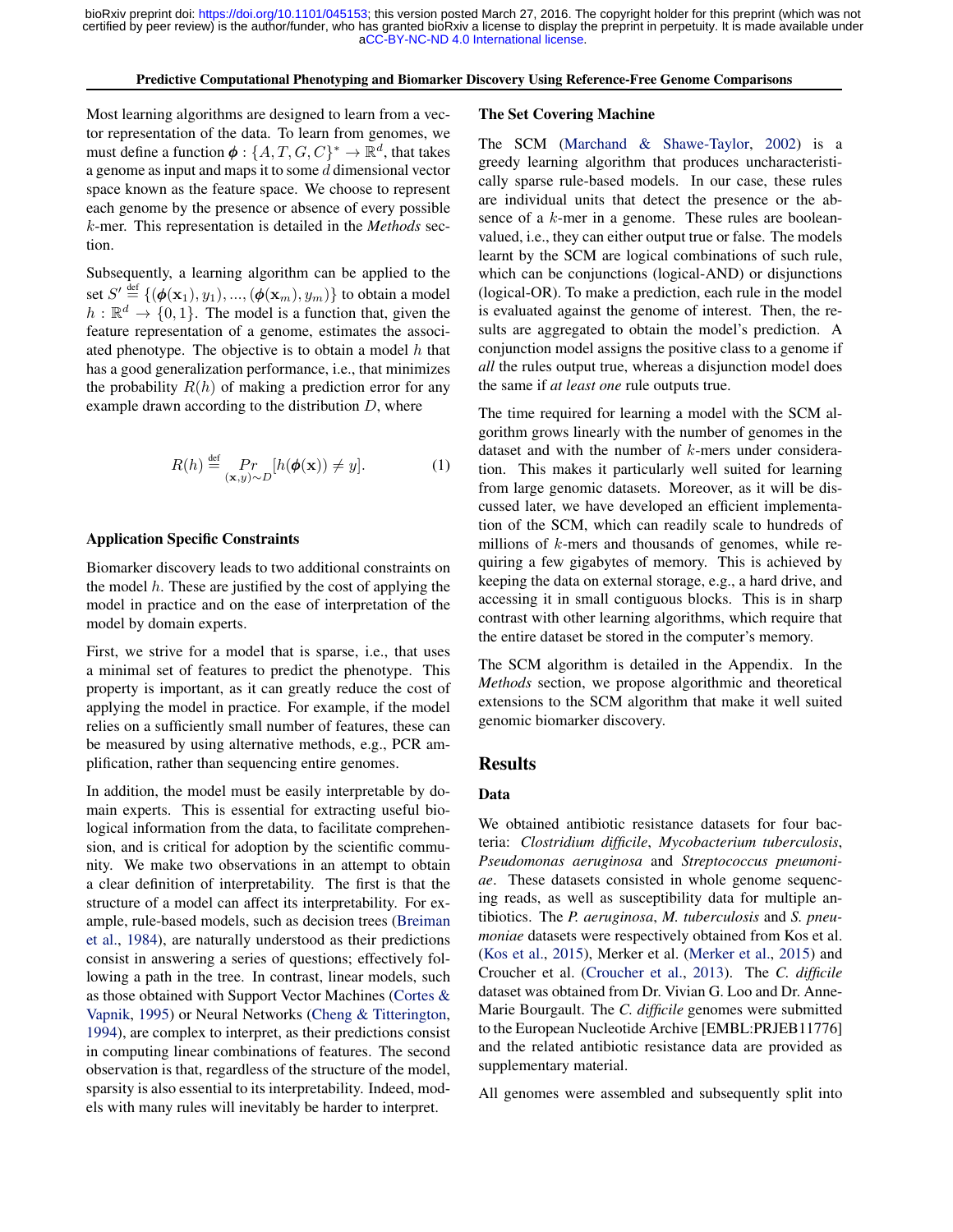

Predictive Computational Phenotyping and Biomarker Discovery Using Reference-Free Genome Comparisons

Figure 1. Distribution of resistant and sensitive isolates in each dataset.

k-mers. Motivation for working with assembled genomes rather than with raw reads, is given in the *Methods* section. We used  $k$ -mers of length 31, as this value is often used for bacterial genome assembly [\(Boisvert et al.,](#page-11-0) [2012\)](#page-11-0). Moreover, we investigated different k-mer lengths, ranging from  $k = 11$  to  $k = 91$ , and found no significant variation in the accuracy of the obtained models (Appendix, Table S5).

We considered each (pathogen, antibiotic) combination individually, yielding 17 datasets in which the number of examples  $(m)$  ranged from 111 to 556 and the number of kmers ( $|\mathcal{K}|$ ) ranged from 10 to 123 millions. Figure 1 shows the distribution of resistant and sensitive isolates in each dataset. Further details about the datasets are provided as supporting information (Appendix, Table S1).

### The SCM Models are Sparse and Accurate

We empirically compared the generalization performance and the sparsity of the models obtained using the SCM, Linear Support Vector Machines (SVM) [\(Cortes & Vap](#page-11-0)[nik,](#page-11-0) [1995\)](#page-11-0) and the CART decision tree algorithm [\(Breiman](#page-11-0) [et al.,](#page-11-0) [1984\)](#page-11-0). CART and SVM are state-of-the-art machine learning algorithms and have been abundantly used in biological applications [\(Kingsford & Salzberg,](#page-12-0) [2008;](#page-12-0) [No](#page-12-0)[ble,](#page-12-0) [2006\)](#page-12-0). For the SVM, we considered both  $L_1$  regularization (L1SVM), which is known to yield sparse mod-els [\(Hastie et al.,](#page-12-0) [2013\)](#page-12-0), and  $L_2$  regularization (L2SVM). We used the SVM implementation from LIBLINEAR [\(Fan](#page-11-0) [et al.,](#page-11-0) [2008\)](#page-11-0) and the CART implementation from Scikitlearn [\(Pedregosa et al.,](#page-12-0) [2011\)](#page-12-0), as these implementations are highly optimized and widely used among the machine learning community.

Our implementation of the SCM was able to efficiently process all the k-mers from the genomes, that is, the entire feature space. The time required for one training of the algorithm varied between 33 seconds and 2 hours depending on the bacterium, and the memory requirements were always inferior to 8 gigabytes. However, for SVM and CART, the entire dataset had to be placed in the computer's memory, which generated massive memory requirements. Hence, the dimensionality of the feature space had to be reduced prior to applying these learning algorithms. For these algorithms, we filtered the features using a univariate filter [\(Azuaje,](#page-11-0) [2011;](#page-11-0) [Guyon & Elisseeff,](#page-12-0) [2003;](#page-12-0) [Saeys](#page-13-0) [et al.,](#page-13-0) [2007\)](#page-13-0). More specifically, we measured the association between each feature and the phenotype using a  $\chi^2$  test of independence. Then, we retained the 1 000 000 features that were most associated with the phenotype.

For each antibiotic resistance dataset, we randomly split the data into a training set  $S(2/3)$  of the data) and a testing set  $\mathcal{T}$  (1/3 of the data). Then, we trained each algorithm on S and evaluated its generalization performance on  $\mathcal{T}$ . The hyperparameter values, i.e., tunable parameters of the algorithm, were set by 5-fold cross-validation on  $S$  (see [\(Hastie et al.,](#page-12-0) [2013\)](#page-12-0)). We repeated this procedure 10 times, each time on a different random split,  $S$  and  $T$ , of the data.

For each bacterium/antibiotic combination, the average testing set error rate and number of rules in the model over the 10 repetitions are shown in Table [1.](#page-4-0) The standard deviations, as well as the sensitivities and specificities are provided as supporting information (Appending, Tables S2, S3 and S4). The algorithms were also compared to a baseline method, which always predicts the most abundant class in the training set (resistant or sensitive).

The SCM tends to learn sparser models than the other algorithms (CART:  $p = 0.003$ , L1SVM:  $p = 0.0003$ , L2SVM:  $p = 0.0003$ <sup>1</sup>. In terms of error rate, all the algorithms surpass the baseline method. This means that relevant information about antibiotic resistance was found in the

 $1$ All the p-values reported in this study were obtained by applying a Wilcoxon signed-rank test [\(Wilcoxon,](#page-13-0) [1945\)](#page-13-0).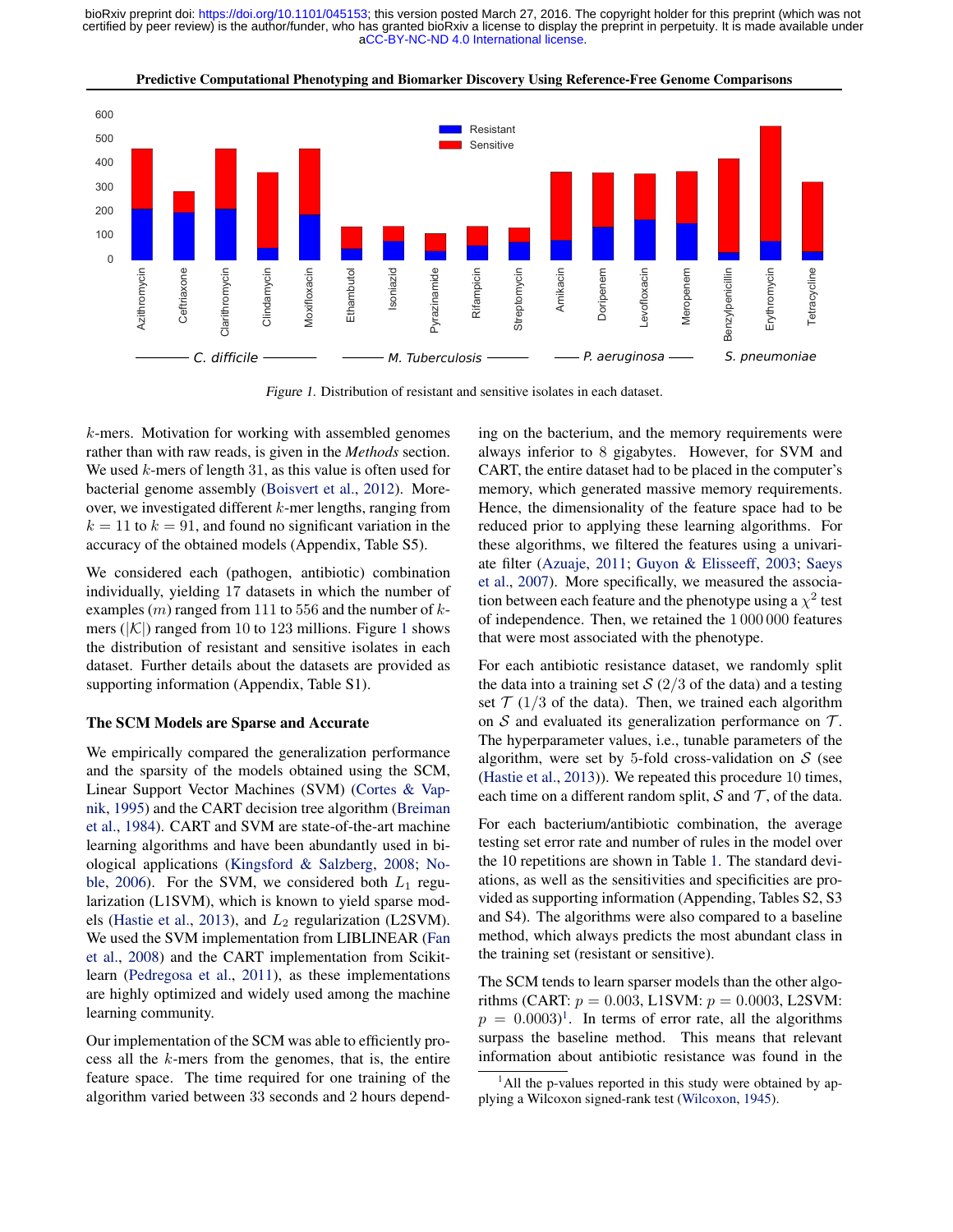### Predictive Computational Phenotyping and Biomarker Discovery Using Reference-Free Genome Comparisons

<span id="page-4-0"></span>

| Table 1. Comparison of the Set Covering Machine (SCM), the CART algorithm (CART), $L_1$ and $L_2$ regularized Support Vector Ma-           |
|--------------------------------------------------------------------------------------------------------------------------------------------|
| chines (L1SVM, L2SVM) and the baseline, which predicts the most abundant class in the dataset. The prefix $\chi^2$ indicates that a        |
| univariate filter used. The values are average error rates and number of $k$ -mers in the model (in parenthesis) for 10 repetitions of the |
| experiment. The best error rates are in bold.                                                                                              |

| Dataset          | <b>SCM</b> | $\chi^2$ + CART | $\chi^2$ + L1SVM | $\chi^2$ + L2SVM | <b>Baseline</b> |  |
|------------------|------------|-----------------|------------------|------------------|-----------------|--|
| C. difficile     |            |                 |                  |                  |                 |  |
| Azithromycin     | 0.030(3.3) | 0.086(7.2)      | 0.064(20326.0)   | $0.056(10^6)$    | 0.406           |  |
| Ceftriaxone      | 0.073(2.6) | 0.117(6.8)      | 0.087(8114.1)    | $0.102(10^6)$    | 0.250           |  |
| Clarithromycin   | 0.011(3.0) | 0.070(8.0)      | 0.062(36686.1)   | $0.059(10^6)$    | 0.406           |  |
| Clindamycin      | 0.021(1.4) | 0.011(2.0)      | 0.009(598.2)     | $0.021(10^6)$    | 0.123           |  |
| Moxifloxacin     | 0.020(1.0) | 0.020(1.3)      | 0.020(25.6)      | $0.048(10^6)$    | 0.374           |  |
| M. tuberculosis  |            |                 |                  |                  |                 |  |
| Ethambutol       | 0.179(1.4) | 0.185(1.9)      | 0.153(201.3)     | $0.221(10^6)$    | 0.298           |  |
| Isoniazid        | 0.021(1.0) | 0.021(1.1)      | 0.017(104.7)     | $0.125(10^6)$    | 0.354           |  |
| Pyrazinamide     | 0.318(3.1) | 0.371(4.4)      | 0.353(481.2)     | $0.342(10^6)$    | 0.395           |  |
| Rifampicin       | 0.031(1.4) | 0.031(1.5)      | 0.031(130.0)     | $0.196(10^6)$    | 0.458           |  |
| Streptomycin     | 0.050(1.0) | 0.052(1.6)      | 0.043(98.8)      | $0.137(10^6)$    | 0.435           |  |
| P. aeruginosa    |            |                 |                  |                  |                 |  |
| Amikacin         | 0.175(4.9) | 0.206(14.1)     | 0.187(11514.6)   | 0.164 $(10^6)$   | 0.172           |  |
| Doripenem        | 0.270(1.4) | 0.261(1.9)      | 0.261(950.0)     | $0.275(10^6)$    | 0.311           |  |
| Levofloxacin     | 0.072(1.2) | 0.076(1.0)      | 0.085(148.9)     | $0.212(10^6)$    | 0.417           |  |
| Meropenem        | 0.267(1.6) | 0.261(1.0)      | 0.328(5368.5)    | $0.327(10^6)$    | 0.374           |  |
| S. pneumoniae    |            |                 |                  |                  |                 |  |
| Benzylpenicillin | 0.013(1.1) | 0.012(2.3)      | 0.011(124.9)     | $0.013(10^6)$    | 0.064           |  |
| Erythromycin     | 0.037(2.0) | 0.047(3.8)      | 0.041(328.8)     | $0.042(10^6)$    | 0.118           |  |
| Tetracycline     | 0.031(1.1) | 0.029(1.2)      | 0.032(1108.5)    | $0.037(10^6)$    | 0.101           |  |

genomes. The error rate of the SCM is smaller or equal to the one of CART on  $12/17$  dataset ( $p = 0.074$ ), L1SVM on 11/17 datasets ( $p = 0.179$ ) and L2SVM on 16/17 datasets  $(p = 0.001)$ . These results suggest that, in addition to producing extremely sparse models, the SCM compares favorably, in terms of error rate, to these state-of-the-art learning algorithms.

# Multivariate Genomic Patterns Are Essential

To demonstrate the importance of considering multivariate interactions between  $k$ -mers, we compared the SCM to a variant which uses a univariate filter as a preprocessing step ( $\chi^2$  + SCM). The same experimental protocol was used. The results are detailed in Table 2. In terms of sparsity, the SCM learns sparser models than the  $\chi^2$  + SCM  $(p = 0.001)$ . This suggests that the  $\chi^2$  + SCM adds more rules to its models in order to compensate for the removal of multivariate patterns. In terms of generalization performance, the SCM produces models with smaller error rates than the  $\chi^2$  + SCM ( $p = 0.054$ ). This suggests that the use of univariate hypothesis testing to select a subset of  $k$ -mers that are potentially associated with the phenotype is detrimental to the accuracy and sparsity of the models. Thus, being able to consider all the features without the need for filtering is an important property of the SCM algorithm.

Table 2. Comparison of the Set Covering Machine (SCM) and a variant which performs univariate feature selection prior to learning ( $\chi^2$  + SCM). The values are average error rates and number of k-mers in the model (in parenthesis) for 10 repetitions of the experiment. The best error rates are in bold.

| Dataset          | <b>SCM</b> | $\chi^2$ + SCM |  |  |
|------------------|------------|----------------|--|--|
| C. difficile     |            |                |  |  |
| Azithromycin     | 0.030(3.3) | 0.075(3.0)     |  |  |
| Ceftriaxone      | 0.073(2.6) | 0.111(3.2)     |  |  |
| Clarithromycin   | 0.011(3.0) | 0.069(3.5)     |  |  |
| Clindamycin      | 0.021(1.4) | 0.008(2.3)     |  |  |
| Moxifloxacin     | 0.020(1.0) | 0.021(1.1)     |  |  |
| M. tuberculosis  |            |                |  |  |
| Ethambutol       | 0.179(1.4) | 0.174(3.2)     |  |  |
| Isoniazid        | 0.021(1.0) | 0.021(1.2)     |  |  |
| Pyrazinamide     | 0.318(3.1) | 0.366(5.8)     |  |  |
| Rifampicin       | 0.031(1.4) | 0.029(1.3)     |  |  |
| Streptomycin     | 0.050(1.0) | 0.050(2.1)     |  |  |
| P. aeruginosa    |            |                |  |  |
| Amikacin         | 0.175(4.9) | 0.164(9.7)     |  |  |
| Doripenem        | 0.270(1.4) | 0.307(8.5)     |  |  |
| Levofloxacin     | 0.072(1.2) | 0.083(3.5)     |  |  |
| Meropenem        | 0.267(1.6) | 0.331(9.1)     |  |  |
| S. pneumoniae    |            |                |  |  |
| Benzylpenicillin | 0.013(1.1) | 0.013(1.3)     |  |  |
| Erythromycin     | 0.037(2.0) | 0.041(5.1)     |  |  |
| Tetracycline     | 0.031(1.1) | 0.033(2.2)     |  |  |
|                  |            |                |  |  |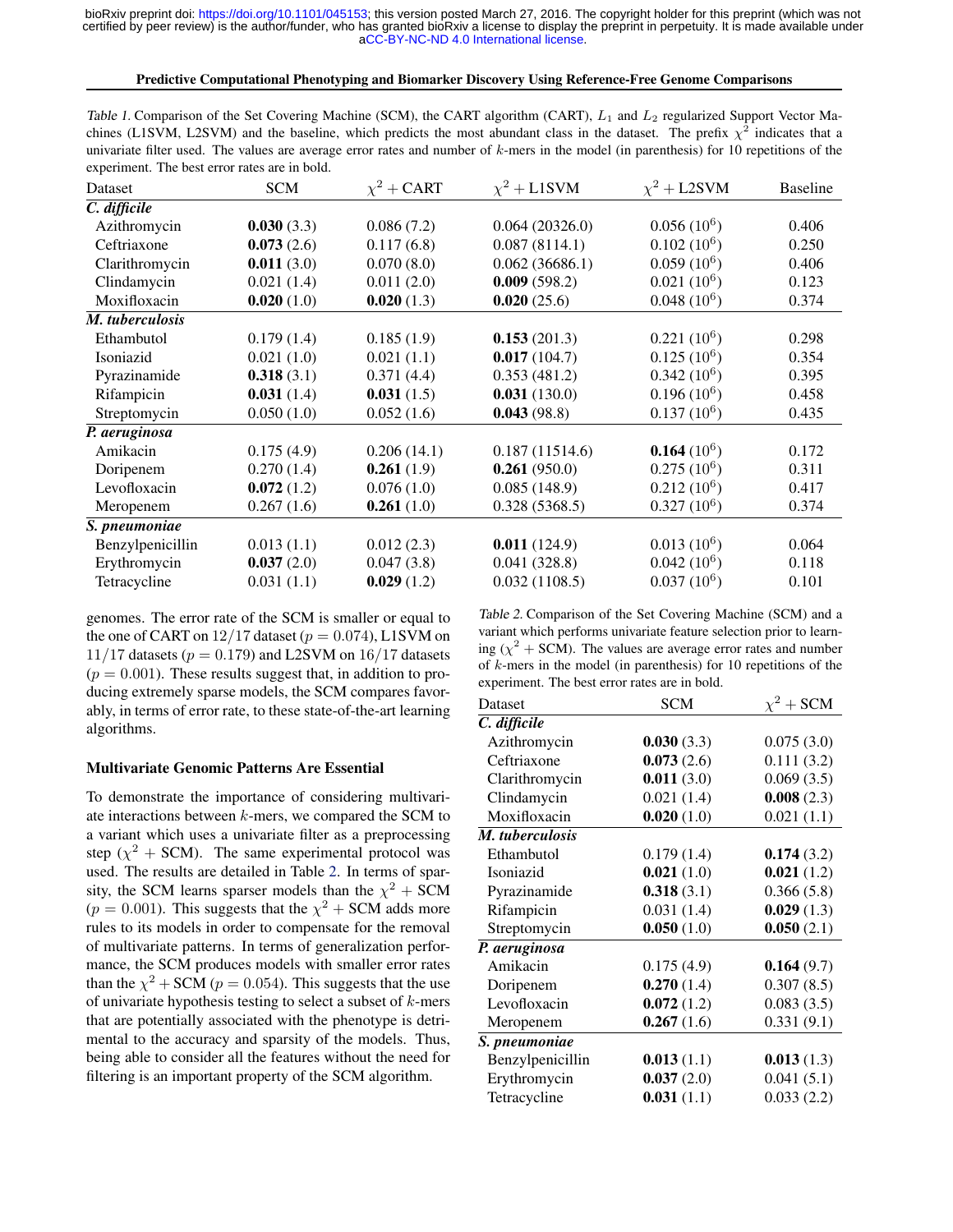

Figure 2. *Antibiotic resistance models:* Six antibiotic resistance models, which are all disjunctions (logical-OR). The rounded rectangles correspond to antibiotics. The circular nodes correspond to k-mer rules. A single border indicates a presence rule and a double border indicates an absence rule. The numbers in the circles show to the number of equivalent rules. A rule is connected to an antibiotic if it was included in its model. The weight of the edges gives the importance of each rule as defined by Equations [\(2\)](#page-9-0) and [\(3\)](#page-9-0).

### The SCM Models are Biologically Relevant

We investigated the biological relevance of the obtained models. To achieve this, we retrained the algorithm on each dataset, using all the available data for training. This yielded a single phenotypic model for each dataset. For each model, we extracted the k-mer sequences associated to each rule, as well as its equivalent rules, i.e., the rules that the SCM found to be equally predictive of the phenotype (*Methods*).

The equivalent rules are not used for prediction, but they can be used to obtain insight on the type of genomic variation that was identified by the algorithm. For example, a small number of rules targeting  $k$ -mers that only share a single or few nucleotides, suggests a point mutation. Alternatively, a large number of rules, that target k-mers which can be assembled to form a long sequence, suggests a largescale genomic variation, such as a gene acquisition or deletion.

Then, we annotated each  $k$ -mer sequence by using Nucleotide Blast [\(Altschul et al.,](#page-11-0) [1990\)](#page-11-0) to search it against a set of annotated genomes. The annotated models for each dataset are illustrated in the Appendix, Figure S1. Below, we interpret and discuss a subset of these models, which are illustrated in Figure 2. For each genomic variation identified by the algorithm, a thorough literature review was performed, with the objective of finding known, and validated, associations to antibiotic resistance.

For *M. tuberculosis*, the model for isoniazid resistance contains a single rule, which targets the catalase-peroxidase enzyme encoded by the *katG* gene. This enzyme is re-



Figure 3. *Patterns in equivalent* k*-mers suggest the type of genomic variation:* Base pairs of the *katG* gene that are covered by the rule in the isoniazid model and its equivalent rules. The black lines indicate the positions of the  $k$ -mers. The red box indicates the position of codon 315, an isoniazid resistance determinant.

sponsible for activating isoniazid, a prodrug, into its toxic form. Mutations S315T, S315G, S315I and S315N in the substrate access channel are all known to alter its catalytic properties [\(Cade et al.,](#page-11-0) [2010\)](#page-11-0), resulting in resistance to isoniazid [\(Da Silva & Palomino,](#page-11-0) [2011\)](#page-11-0). As illustrated in Figure 3, the k-mer sequences of the rule found by the SCM, as well as its 14 equivalent rules, all overlap codon 315, indicating that mutations in this region are associated with resistance. This demonstrates that, even if k-mers do not include positional information, our method can pinpoint, *de novo*, the location of point mutations out of millions of base pairs. Interestingly, due to the presence of multiple mutations at this position, the algorithm opted for rules capturing the absence of the wild type sequence. This effectively includes the presence of any mutation at this position and leads to a simpler and more robust model than a disjunction containing a rule for all possible mutation at this site.

The model for rifampicin resistance contains two rules, which target the rifampicin resistance-determining region (RRDR) of the *rpoB* gene. This gene, which encodes the  $\beta$ subunit of the RNA polymerase, is the target of rifampicin.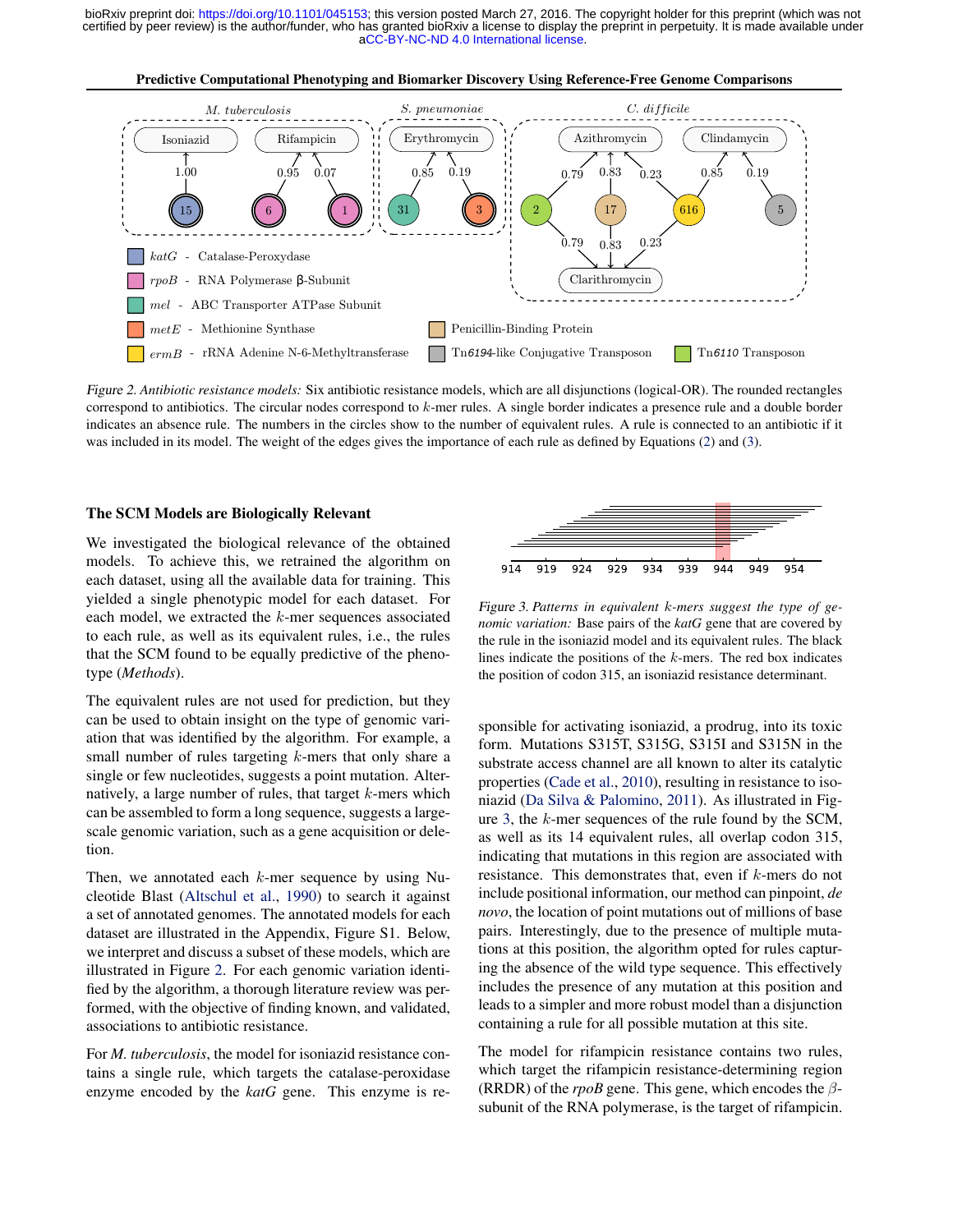#### Predictive Computational Phenotyping and Biomarker Discovery Using Reference-Free Genome Comparisons

The antibiotic binds to RpoB, which inhibits the elongation of messenger RNA. Mutations in the RRDR are known to cause conformational changes that result in poor binding of the drug and cause resistance [\(Da Silva & Palomino,](#page-11-0) [2011\)](#page-11-0). Furthermore, one of the rules has a much greater importance than the other. This suggests the existence of two clusters of rifampicin resistant strains, one being predominant, both harboring mutations in different regions of the RRDR.

For *S. pneumoniae*, the first and most important rule of the erythromycin resistance model targets the *mel* gene. The *mel* gene is part of the macrolide efflux genetic assembly (MEGA) and is known to confer resistance to erythromycin [\(Daly et al.,](#page-11-0) [2004;](#page-11-0) [Ambrose et al.,](#page-11-0) [2005\)](#page-11-0). Of note, this gene is found on an operon with either the *mefA* or the *mefE* gene, which are also part of the MEGA and confer resistance to erythromycin [\(Daly et al.,](#page-11-0) [2004\)](#page-11-0). It is likely that the algorithm targeted the *mel* gene to obtain a concise model that includes all of these resistance determinants. The second rule in the model is an absence rule that targets the wild-type version of the *metE* gene. This gene is involved in the synthesis of methionine [\(Basavanna et al.,](#page-11-0) [2013\)](#page-11-0). Alterations in this gene could lead to a lack of methionine in the cell and impact the ribosomal machinery, which is the drug's target. However, further validation is required to confirm this resistance determinant.

For *C. difficile*, the resistance models for azithromycin and clarithromycin, two macrolide antibiotics, share a rule with the resistance model for clindamycin, a lincosamide antibiotic. These three antibiotics function by binding the 50S subunit of the ribosome and interfering with bacterial protein synthesis [\(Tenson et al.,](#page-13-0) [2003\)](#page-13-0). Cross-resistance between macrolide and lincosamide antibiotics is caused by the presence of the *ermB* gene that encodes rRNA adenine N-6-methyltransferase, an enzyme that methylates position 2058 of the 23S rRNA within the larger 50S subunit [\(Far](#page-12-0)[row et al.,](#page-12-0) [2000;](#page-12-0) [Tenson et al.,](#page-13-0) [2003;](#page-13-0) [Vester & Douth](#page-13-0)[waite,](#page-13-0) [2001\)](#page-13-0). The shared rule for the macrolide and the lincosamide models rightly targets the *ermB* gene. This rule has 616 equivalent rules, all of the *presence* type, targeting *ermB*. Arguably, the algorithm correctly found the presence of this gene to be a cross-resistance determinant, in agreement with the literature [\(Farrow et al.,](#page-12-0) [2000;](#page-12-0) [Ten](#page-13-0)[son et al.,](#page-13-0) [2003;](#page-13-0) [Vester & Douthwaite,](#page-13-0) [2001\)](#page-13-0).

Azithromycin and clarithromycin have similar mechanisms of action and, as expected, their resistance models are identical. They contain a presence rule that targets a region of the Tn*6110* transposon, characterized in *C. difficile* strain QCD-6626 [\(Brouwer et al.,](#page-11-0) [2011\)](#page-11-0). This region is located 136 base pairs downstream of a 23S rRNA methyltransferase, which is a gene known to be associated with macrolide resistance [\(Kaminska et al.,](#page-12-0) [2010\)](#page-12-0). The next rule

in the models targets the presence of the penicillin-binding protein that is associated with resistance to  $\beta$ -lactam antibiotics, such as ceftriaxone [\(Waxman & Strominger,](#page-13-0) [1983\)](#page-13-0). Among the azithromycin-resistant isolates in our dataset, 92.7% are also resistant to ceftriaxone. Similarly, 92.2% of the clarithromycin-resistant isolates are resistant to ceftriaxone. Hence, this rule was likely selected due to these strong correlations.

Finally, the model for clindamycin resistance contains a rule targeting a Tn*6194*-like conjugative transposon. This transposon contains the *ermB* gene, which is associated with resistance to this antibiotic [\(Wasels et al.,](#page-13-0) [2013\)](#page-13-0). Moreover, it is rarely found in clinical isolates, which could explain its smaller importance.

#### Spurious Correlations can be Overcome

One limitation of statistical approaches that derive models from data is their inability to distinguish causal variables from those that are highly correlated with them. To our knowledge, it is very difficult to prevent this pitfall, however we can leverage the interpretability and the sparsity of our models to identify and overcome spurious correlations. In our data, one notable example of such situation is the correlation between resistance to some antibiotics. This is illustrated in Figure [4](#page-7-0) A. As a consequence, the model obtained for streptomycin is identical to the one obtained for isoniazid (Appendix, Figure S1). However, it is well known that these two antibiotics have different mechanisms of action and thus, different resistance mechanisms.

We propose the following procedure to close in on the causal genomic variations:

- 1. Learn a model using the SCM.
- 2. Validate the rules of the model (mutations, indels or structural variations) by searching the literature or with laboratory experiments.
- 3. If a rule is not associated truly with the phenotype, remove the k-mers corresponding to the rule and its equivalent rules from the data.
- 4. Repeat until a good association is found.

We validated this procedure by applying it to the streptomycin dataset. Six rounds were required in order to converge to the true resistance mechanism, i.e., the *rpsL* gene [\(Nair et al.,](#page-12-0) [1993\)](#page-12-0). The models obtained throughout the iterations are illustrated in Figure [4](#page-7-0) B. These models contain rules targeting the *katG* and the *rpoB* genes, which are respectively isoniazid and rifampicin resistance determinants [\(Cade et al.,](#page-11-0) [2010;](#page-11-0) [Da Silva & Palomino,](#page-11-0) [2011\)](#page-11-0). Again, this is explained by the strong correlations between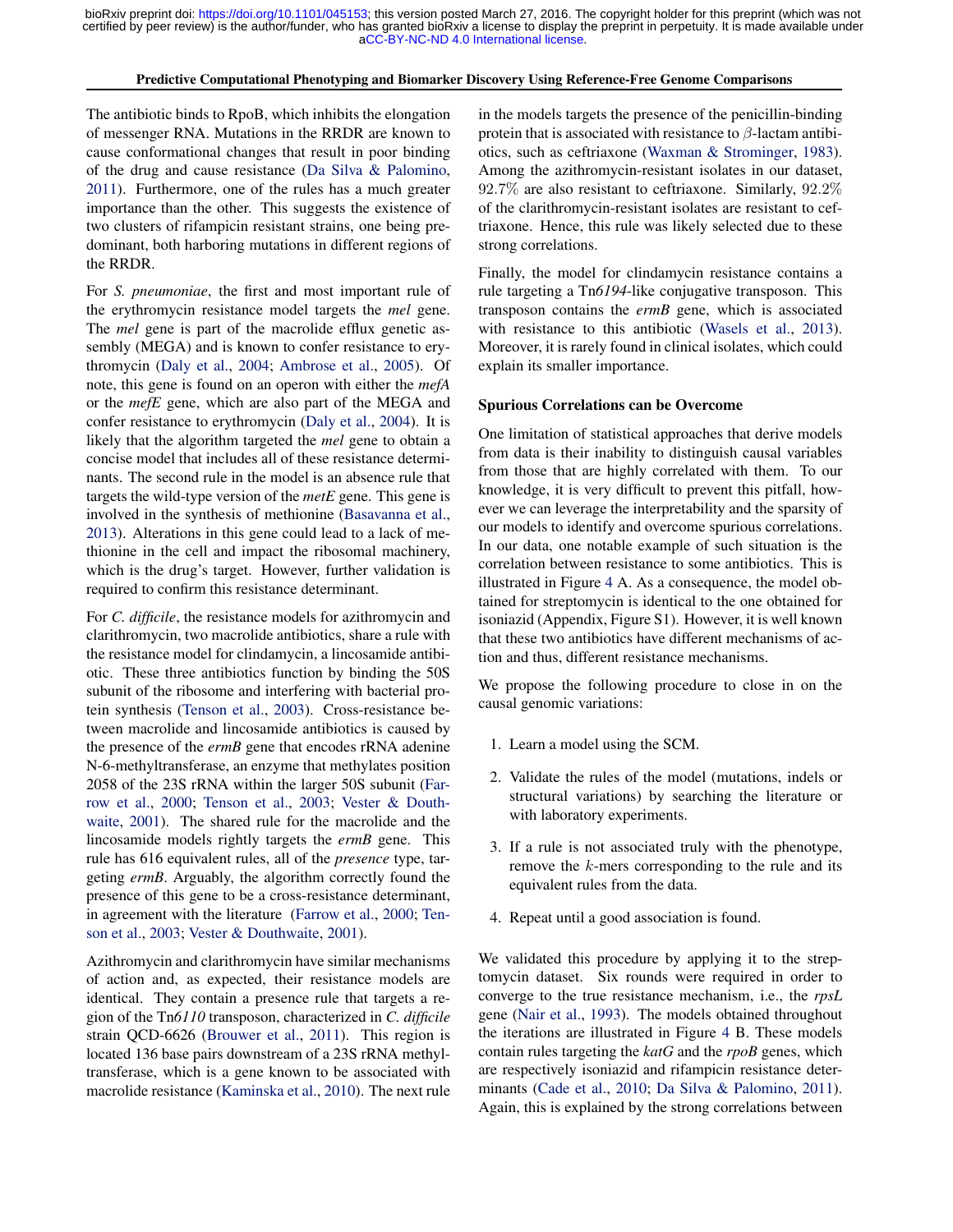<span id="page-7-0"></span>

Predictive Computational Phenotyping and Biomarker Discovery Using Reference-Free Genome Comparisons

Figure 4. *Overcoming spurious correlations:* This figures shows how spurious correlations in the data can affect the models produced by the Set Covering Machine. a) For each antibiotic, the corresponding line shows the proportion of isolates that have the same label (sensitive or resistant) in the dataset of each other antibiotic. b) The antibiotic resistance models learnt by the SCM at each iteration of the correlation removal procedure. Each model is represented by a rounded rectangle identified by the round number and the estimated error rate. All the models are disjunctions (logical-OR). The circular nodes correspond to  $k$ -mer rules. A single border indicates a presence rule and a double border indicates an absence rule. The numbers in the circles show to the number of equivalent rules. A rule is connected to an antibiotic if it was included in its model. The weight of the edges gives the importance of each rule.

the resistance to streptomycin and isoniazid (95.6% identical), and streptomycin and rifampicin (85.9% identical).

It is important to point out that this procedure was applicable due to the sparse and interpretable nature of the models generated by the SCM and illustrates the risks associated with the clinical use of uninterpretable models.

# The SCM can Predict the Level of Resistance

To further demonstrate how our method can be used to explore the relationships between genotypes and phenotypes, we used it to predict the level of benzylpenicillin resistance in *S. pneumoniae*. For this bacterium, penicillin resistance is often mediated by alterations that reduce the affinity of penicillin-binding proteins [\(Fani et al.,](#page-11-0) [2014\)](#page-11-0). Moderatelevel resistance is due to alterations in PBP2b and PBP2x, whereas high-level resistance is due to additional alterations in PBP1a. Based on antibiotic susceptibility data described in the Appendix, Table S1, we defined three levels of antibiotic resistance, which were used to group the isolates: high-level resistance (R), moderate-level resistance (I) and sensitive (S). We then attempted to discriminate highly resistant isolates from sensitive isolates and moderately resistant isolates from sensitive isolates. The same protocol as in the previous sections was used.

For discriminating highly resistant and sensitive isolates, we obtained an error rate of 0.013. The obtained model rightly targeted the *pbp1a* gene. Based on the protocol presented in the Appendix, we removed all the k-mer located in this gene and repeated the experiment. The obtained model targeted the *pbp2b* gene and the error rate was 0.017. These results are consistent with the literature, since they indicate that alterations in both genes are equally predictive of a high-level of resistance and thus, that they occur simultaneously in isolates that are highly resistant to penicillin [\(Fani et al.,](#page-11-0) [2014\)](#page-11-0).

For discriminating moderately resistant and sensitive isolates, we obtained an error rate of 0.064. The obtained model rightly targeted the *pbp2b* gene. Again, we removed all the k-mer located in this gene and repeated the experiment. The obtained model targeted the *pbp2x* gene and the error rate was 0.072. In accordance with the literature, this indicates that alterations in both genes are predictive of moderate-level resistance. However, from our results, it seems that alterations in *pbp2b* are slightly more predictive of this phenotype.

# **Discussion**

We have addressed the problem of learning computational phenotyping models from whole genome sequences. We sought a method that produces accurate models that are interpretable by domain experts, while relying on a minimal set of biomarkers. Our results for predicting antibiotic resistance demonstrate that we have achieved this goal.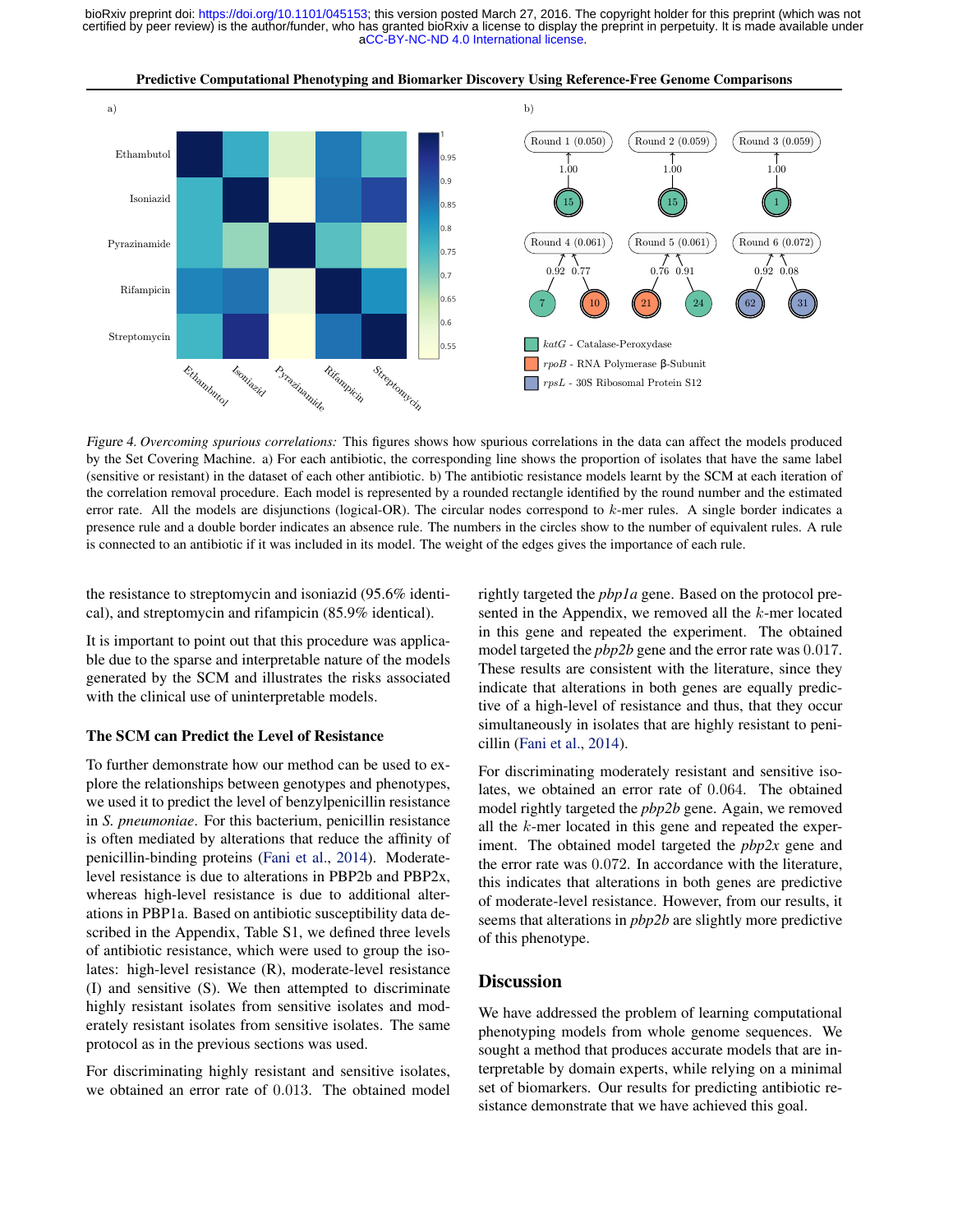#### Predictive Computational Phenotyping and Biomarker Discovery Using Reference-Free Genome Comparisons

In terms of accuracy, our method was shown to produce models that are more accurate than those obtained with other biomarker discovery methods. For most datasets, the error rates are well below 10%. Given the inherent noise in the antibiotic susceptibility measurements, it is likely that these error rates are near optimal. Moreover, for some datasets, none of the methods produced highly accurate models. We hypothesize that this is due to either the quality of the sequencing data, an insufficient number of learning examples, or extra-genomic factors that make the phenotype hard to infer from the genotype. For example, epigenetic modifications have been shown alter gene expression in bacteria and play a role in their virulence [\(Adam et al.,](#page-11-0) [2008;](#page-11-0) Casadesús & Low, [2006\)](#page-11-0). Assuming the availability of the data, future work could explore extensions to jointly learn models from genetic and epigenetic data.

In terms of sparsity, the SCM was shown to produce the sparsest models. Notably, this was achieved without negatively impacting the prediction accuracy of the models. We hypothesize that this is due to the small number of genomic variations that drive most genome-related phenotypes.

Hence, we presented empirical evidence that the SCM outperforms Linear Support Vector Machines and CART decision trees, paired with statistical hypothesis testing, in the context of genomic biomarker discovery. This suggest that the conjunctions and disjunctions produced by the SCM, in addition to being intuitively understandable, are more suitable for this task. In the next section, we derive very tight statistical guarantees on the accuracy of the models obtained using our approach. Such theoretical results are uncommon for this type of tool and, together with the sparsity property of the SCM, support the suitability of this algorithm for genomic biomarker discovery.

The algorithmic and theoretical extensions of the Set Covering Machine algorithm proposed in this study have enabled its application to genomic biomarker discovery. Biologically relevant insight was acquired for antibiotic resistance, a biological phenomenon that remains misunderstood. Indeed, within hours of computation, we have retrieved antibiotic resistance mechanisms that have been reported over the past decades. Hence, this method could be used to rapidly gain insight on the causes of resistance to new antibiotics, for which the mechanism of action might not be fully understood. Furthermore, as our results suggest, our method could be used to discover resistance mechanisms that are shared by multiple antibiotics, which would allow the development of more effective combination therapies.

Finally, note that no assumption was made on the type of organism under study and therefore, we are confident that this method will easily transpose to other organisms and even to metagenomic studies. This method is broadly applicable and is not limited to predicting drug response. The efficiency and the comprehensiveness of the models obtained using our method could guide biological efforts for understanding a plethora of phenotypes. To this end, we provide Kover, an implementation of our method that efficiently combines the modeling power of the Set Covering Machine with the versatility of the  $k$ -mer representation. Kover is readily applicable to other organisms and phenotypes. It is open-source and is available at [http:](http://github.com/aldro61/kover) [//github.com/aldro61/kover](http://github.com/aldro61/kover).

### Methods

### Genome Assembly and k-merization

All genomes were assembled using the SPAdes genome as-sembler [\(Bankevich et al.,](#page-11-0) [2012\)](#page-11-0) and were split into  $k$ -mers using the Ray Surveyor tool, which is part of the Ray *de novo* genome assembler [\(Boisvert et al.,](#page-11-0) [2010;](#page-11-0) [2012\)](#page-11-0). Note that genome assembly is not mandatory for applying our method, one could use the reads instead of k-mers. Nevertheless, it can help to homogenize data obtained under different conditions, e.g., different sequencing technologies, and to attenuate the noise resulting from sequencing errors.

#### Applying the Set Covering Machine to Genomes

We represent each genome by the presence or absence of each possible k-mer. There are  $4^k$  possible k-mers and hence, for  $k = 31$ , we consider  $4^{31} \approx 4 \cdot 10^{18}$  kmers. Let  $K$  be the set of all, possibly overlapping,  $k$ -mers present in at least one genome of the training set  $S$ . Observe that  $K$  omits k-mers that are absent in  $S$  and thus non-discriminatory, which allows the SCM to efficiently "work" in this enormous feature space. Then, for each genome x, let  $\phi(\mathbf{x}) \in \{0,1\}^{|\mathcal{K}|}$  be a  $|\mathcal{K}|$  dimensional vector, such that its component  $\phi_i(\mathbf{x}) = 1$  if the *i*-th *k*mer of  $K$  is present in  $x$  and 0 otherwise. An example of this representation is given in Figure [5.](#page-9-0) We consider two types of boolean-valued rules: presence rules and absence rules, which rely on the vectors  $\phi(\mathbf{x})$  to determine their outcome. For each k-mer  $k_i \in \mathcal{K}$ , we define a presence rule as  $p_{k_i}(\boldsymbol{\phi}(\mathbf{x})) \stackrel{\text{def}}{=} I[\phi_i(\mathbf{x}) = 1]$  and an absence rule as  $a_{k_i}(\boldsymbol{\phi}(\mathbf{x})) \stackrel{\text{def}}{=} I[\phi_i(\mathbf{x}) = 0]$ , where  $I[a] = 1$  if a is true and  $I[a] = 0$  otherwise. The SCM, which is detailed in the Appendix, can then be applied by using  $\{(\boldsymbol{\phi}(\mathbf{x}_1), y_1), ..., \boldsymbol{\phi}(\mathbf{x}_m), y_m)\}\$ as the set S of learning examples and by using the set of presence/absence rules defined above as the set  $R$  of boolean-valued rules. This yields a phenotypic model which explicitly highlights the importance of a small set of  $k$ -mers. In addition, this model has a form which is simple to interpret, since its predictions are the result of a simple logical operation.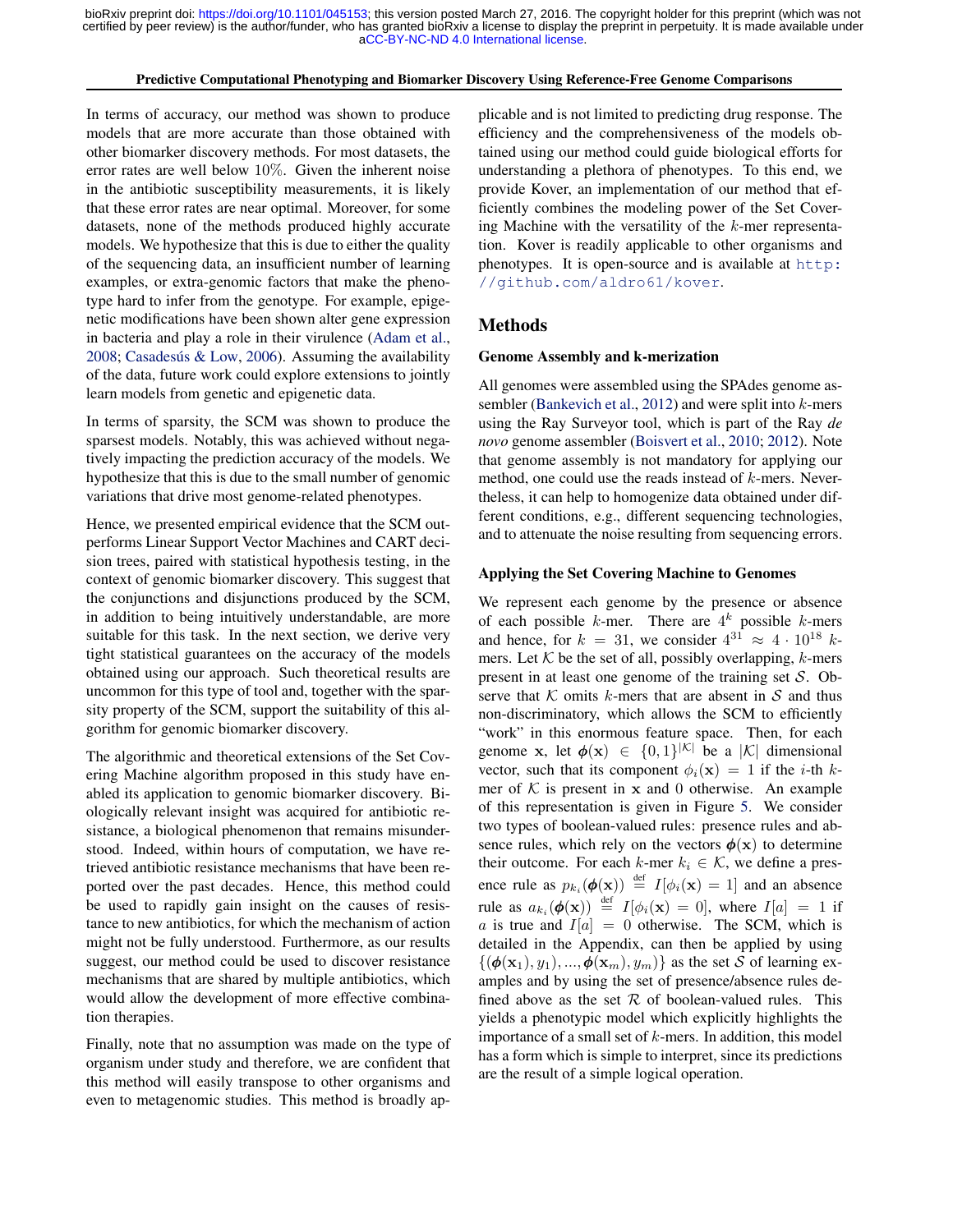<span id="page-9-0"></span>Predictive Computational Phenotyping and Biomarker Discovery Using Reference-Free Genome Comparisons



 $\mathbf{x} =$  CAGATAGAACAGC

| $\phi(\mathbf{x}) =   \mathbf{1}   \mathbf{0}   \mathbf{1}   \mathbf{1}   \mathbf{0}   \mathbf{1}   \mathbf{1}   \mathbf{0}   \mathbf{1}   \mathbf{1}   \mathbf{0}  $ |  |  |  |  |  |  |
|-----------------------------------------------------------------------------------------------------------------------------------------------------------------------|--|--|--|--|--|--|
|                                                                                                                                                                       |  |  |  |  |  |  |

Figure 5. *The* k*-mer representation:* An example of the k-mer representation. Given the set of observed k-mers  $K$  and a genome x, the corresponding vector representation is given by  $\phi(\mathbf{x})$ .

### Tiebreaker Function

At each iteration of the SCM algorithm [\(Marchand &](#page-12-0) [Shawe-Taylor,](#page-12-0) [2002\)](#page-12-0), the rules are assigned a utility score based on their ability to classify the examples for which the outcome of the model is not settled. The number of such examples decreases at each iteration. Consequently, it is increasingly likely that many rules have an equal utility score. This phenomenon is accentuated when considering much more rules than learning examples, as it is the case for biomarker discovery. We therefore extend the algorithm by introducing a tiebreaker function for rules of equal utility. The latter selects the rule that best classifies all the learning examples, i.e., the one with the smallest empirical error rate. This simple strategy favors rules that are more likely to be associated with the phenotype.

### Exploiting Equivalent Rules

When applying the SCM to genomic data, even the tiebreaker function rarely reduces the set of candidate rules to a single rule. This is a consequence of the inherent correlation that occurs between k-mers that overlap, or those that are nearby in the genomic structure. The remaining rules are deemed equivalent. Our goal being to obtain concise models, only one of these rules is included in the model and used for prediction. This rule is selected randomly, but other strategies could be applied. As we have demonstrated in our experiments, these rules provide a unique approach for deciphering, *de novo*, new biological mechanisms without the need for prior information. Indeed, the set of  $k$ -mers targetted by these rules can be analyzed to draw conclusions on the type of genomic variation that was identified by the algorithm, e.g., point mutation, indel or structural variation.

### Measuring the Importance of Rules

We propose a measure of importance for the rules in a conjunction or disjunction model. Taking rule importance into consideration can facilitate the interpretation of the model. A good measure of importance should measure the impact of each rule on the predictions of the model. Observe that for any example x, a conjunction model predicts  $h(x) = 0$ if at least one of its rules returns 0. Thus, when a rule returns 0, it directly contributes to the outcome of the model. Moreover, a conjunction model predicts  $h(\mathbf{x}) = 1$  if and only if exactly all of its rules return 1. Hence, in this case, all the rules contribute equally to the prediction and thus, we do not need to consider this case in the measure of importance. The importance of a rule  $r$  in a conjunction model is therefore given by:

$$
I_{\wedge}(r) \stackrel{\text{def}}{=} \frac{\sum_{(\mathbf{x},y)\in\mathcal{S}} I[r(\mathbf{x}) = 0 \wedge h(\mathbf{x}) = 0]}{\sum_{(\mathbf{x},y)\in\mathcal{S}} I[h(\mathbf{x}) = 0]},\qquad(2)
$$

where  $r(\mathbf{x})$  is the outcome of rule r on example x. In contrast, a disjunction model predicts  $h(\mathbf{x}) = 1$  if at least one of its rules return 1. Moreover, it predicts  $h(\mathbf{x}) = 0$  if and only if exactly all of its rules returns 0. The importance of a rule in a disjunction model is thus given by:

$$
I_{\vee}(r) \stackrel{\text{def}}{=} \frac{\sum_{(\mathbf{x},y)\in\mathcal{S}} I[r(\mathbf{x}) = 1 \land h(\mathbf{x}) = 1]}{\sum_{(\mathbf{x},y)\in\mathcal{S}} I[h(\mathbf{x}) = 1]}.
$$
 (3)

#### An Upper Bound on the Error Rate

When the number of learning examples is much smaller than the number of features, many machine learning algorithms tend to overfit the training data and thus, have a poor generalization performance [\(Hastie et al.,](#page-12-0) [2013\)](#page-12-0). Genomic biomarker discovery fits precisely in this regime. Using sample-compression theory [\(Floyd & Warmuth,](#page-12-0) [1995;](#page-12-0) [Lit](#page-12-0)[tlestone & Warmuth,](#page-12-0) [1986;](#page-12-0) [Marchand & Sokolova,](#page-12-0) [2005\)](#page-12-0), we obtained an upper bound on the error rate  $R(h)$  of any model h learnt using our proposed approach.

Formally, for any distribution D, with probability at least  $1 - \delta$ , over all datasets S drawn according to  $D<sup>m</sup>$ , we have that all models h have  $R(h) \leq \epsilon$ , where

$$
\epsilon = 1 - \exp\left(\frac{-1}{m - m_Z - r} \left[ \ln\left(\frac{m}{m_Z}\right) + \ln\left(\frac{m - m_Z}{r}\right) + |h| \cdot \ln(2 \cdot |\mathcal{Z}|) \right] + \ln\left(\frac{\pi^6(|h| + 1)^2 (r + 1)^2 (m_Z + 1)^2}{216 \cdot \delta}\right) \right), \quad (4)
$$

where m is the number of learning examples,  $|h|$  is the number of rules in the model,  $Z$  is a set containing  $m_Z \leq$  $|h|$  learning examples (genomes) in which each k-mer in the model can be found,  $|\mathcal{Z}|$  is the total number of nucleotides in  $Z$  and  $r$  is the number of prediction errors made by h on  $S \setminus \mathcal{Z}$ . The steps required to obtain this bound are detailed in the Appendix.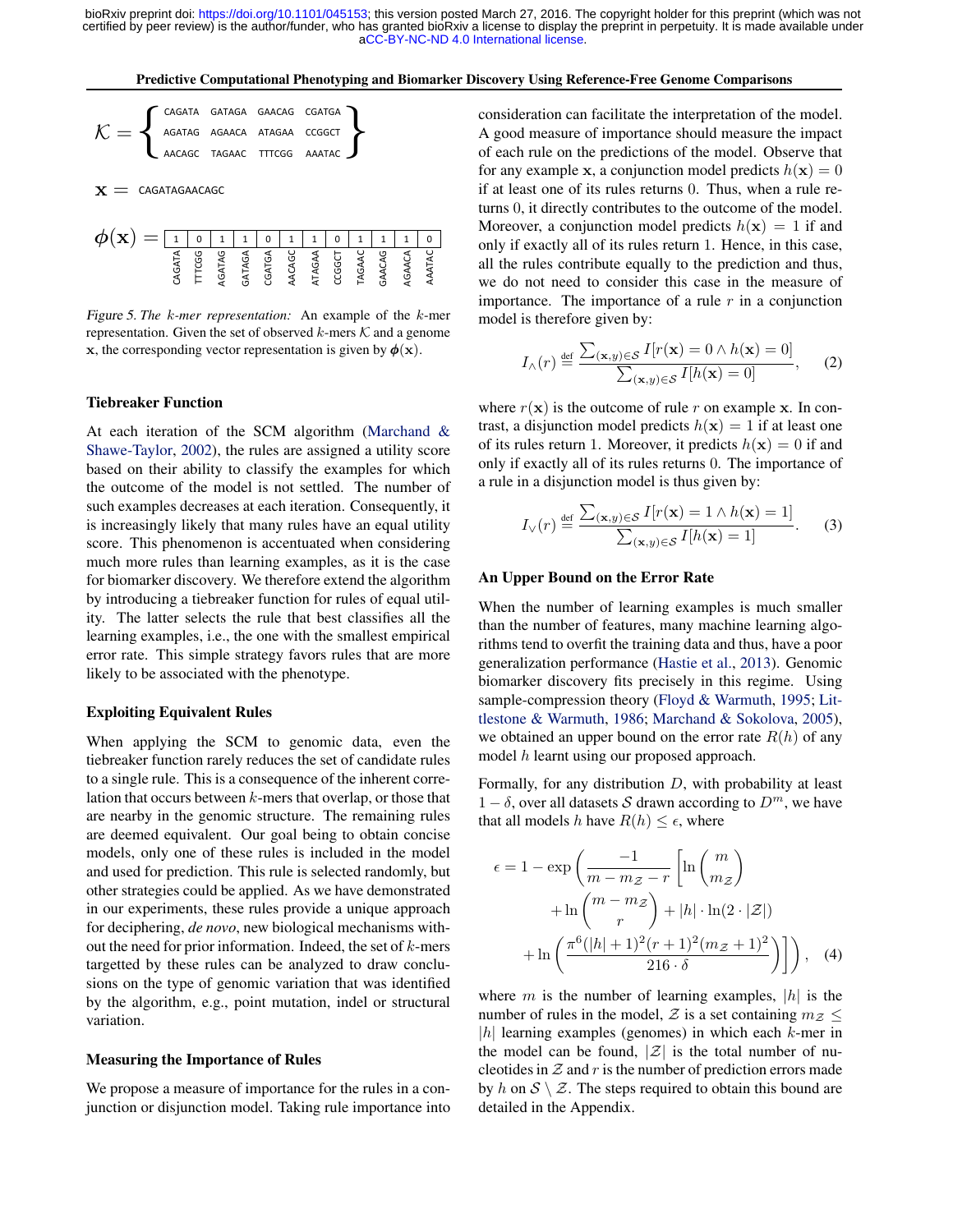### Predictive Computational Phenotyping and Biomarker Discovery Using Reference-Free Genome Comparisons

This theoretical result guarantees that our method will achieve good generalization, regardless of the number of possible features under consideration  $(4<sup>k</sup>)$ , provided that we obtain a sparse model (small  $|h|$ ) that makes few errors on the training set (small  $r$ ). Hence, this samplecompression analysis indicates that we are not in an overfitting situation, even if the number of features is much larger than the number of example. This is counter-intuitive with respect to classical machine learning theory and highlights the benefits of the sample-compression approach. Moreover, this theoretical result is consistent with our empirical results (Appendix, Table S5) which indicate that crossvalidating the k-mer length does not lead to more accurate models ( $p = 0.551$ ).

Finally, following the idea of Marchand and Shawe-Taylor [\(Marchand & Shawe-Taylor,](#page-12-0) [2002\)](#page-12-0), we attempted to use the bound value as a substitute for 5-fold crossvalidation. In this case, the bound value was used to determine the best combination of hyperparameter values (Appendix, Table S6). This led to a 5-fold decrease in the number of SCM trainings required to conduct the experiments and yielded sparser models ( $p = 0.014$ ) with similar accuracies ( $p = 0.463$ ).

### Efficient Implementation

The large size of genomic datasets tends to surpass the memory resources of modern computers. Hence, there is a need for algorithms that can process such datasets without solely relying on the computer's memory. *Out-of-core* algorithms achieve this by making efficient use of external storage, such as file systems. Along with this work, we propose *Kover*, an out-of-core implementation of the Set Covering Machine tailored for presence/absence rules of k-mers. Kover implements all the algorithmic extensions proposed in this work. It makes use of the HDF5 library [\(The HDF Group,](#page-13-0) [1997-2015\)](#page-13-0) to efficiently store the data and process it in blocks. Moreover, it exploits atomic CPU instructions to accelerate computations. The details are provided in the Appendix. Kover is implemented in the Python and C programming languages, is open-source software and can be obtained free of charge.

# Availability of supporting data

The data sets supporting the results of this article are available in the GenBank and EMBL repositories at [\[EMBL:PRJEB2632,](http://www.ebi.ac.uk/ena/data/view/PRJEB2632) [EMBL:PRJEB11776,](http://www.ebi.ac.uk/ena/data/view/PRJEB11776) [EMBL:PRJEB7281,](http://www.ebi.ac.uk/ena/data/view/PRJEB7281) [GenBank:PRJNA264310\]](http://www.ncbi.nlm.nih.gov/bioproject/PRJNA264310).

Kover, the out-of-core implementation of our method, is open-source and available at [http://github.com/](http://github.com/aldro61/kover) [aldro61/kover](http://github.com/aldro61/kover).

### Competing interests

The authors declare that they have no competing interests.

### Author contributions

AD, FL, MM and SG designed the algorithmic extensions to the Set Covering Machine algorithm. AD, FL and MM derived the sample compression bound for the Set Covering Machine. AD designed the out-of-core implementation of the Set Covering Machine. AD, FL, JC, MM and SG designed the experimental protocols and AD conducted the experimentations. AD, JC, MD and SG evaluated the biological relevance of the models. MD acquired the data and prepared it for analysis. AMB and VL acquired and provided the C. difficile genomes and the associated antibiotic resistance data. AD, FL, JC, MD, MM, MT and SG wrote the manuscript. All authors have read and approved the final manuscript.

# Additional data files

The following additional data are available with the online version of this paper. Additional data file 1 is a table containing the antibiotic resistance classifications for the *Clostridium difficile* genomes of Dr. Loo and Dr. Bourgault [\[EMBL:PRJEB11776\]](http://www.ebi.ac.uk/ena/data/view/PRJEB11776).

### Acknowledgements

The authors acknowledge Dr. Eric Audemard, Dr. ´ Sebastien Boisvert, Dr. Sylvain Moineau, Dr. Jean-Louis ´ Plouhinec and Dr. Paul H. Roy for helpful comments and suggestions. Computations were performed on the Colosse supercomputer at Université Laval (resource allocation project: nne-790-ae), under the auspices of Calcul Quebec ´ and Compute Canada. AD is recipient of an Alexander Graham Bell Canada Graduate Scholarship Doctoral Award of the National Sciences and Engineering Research Council of Canada (NSERC). This work was supported in part by the NSERC Discovery Grants (FL; 262067, MM; 122405) and an award to MT from the Ministère de l'enseignement supérieur, de la recherche, de la science et de la technologie du Québec through Génome Québec. JC acknowledges the Canada Research Chair in Medical Genomics. AMB and VL acknowledge the Consortium de Recherche sur le Clostridium difficile, which consists of the following partners: Fonds de la Recherche en Santé du Quebec, Canadian Institutes of Health Research, Ministre ´ de la Santé et des Services Sociaux du Québec, Institut National de Santé Publique du Québec, Health Canada, Centre Hospitalier de l'Université de Montréal, McGill University Health Centre, CHU de Québec, and CHU de Sherbrooke.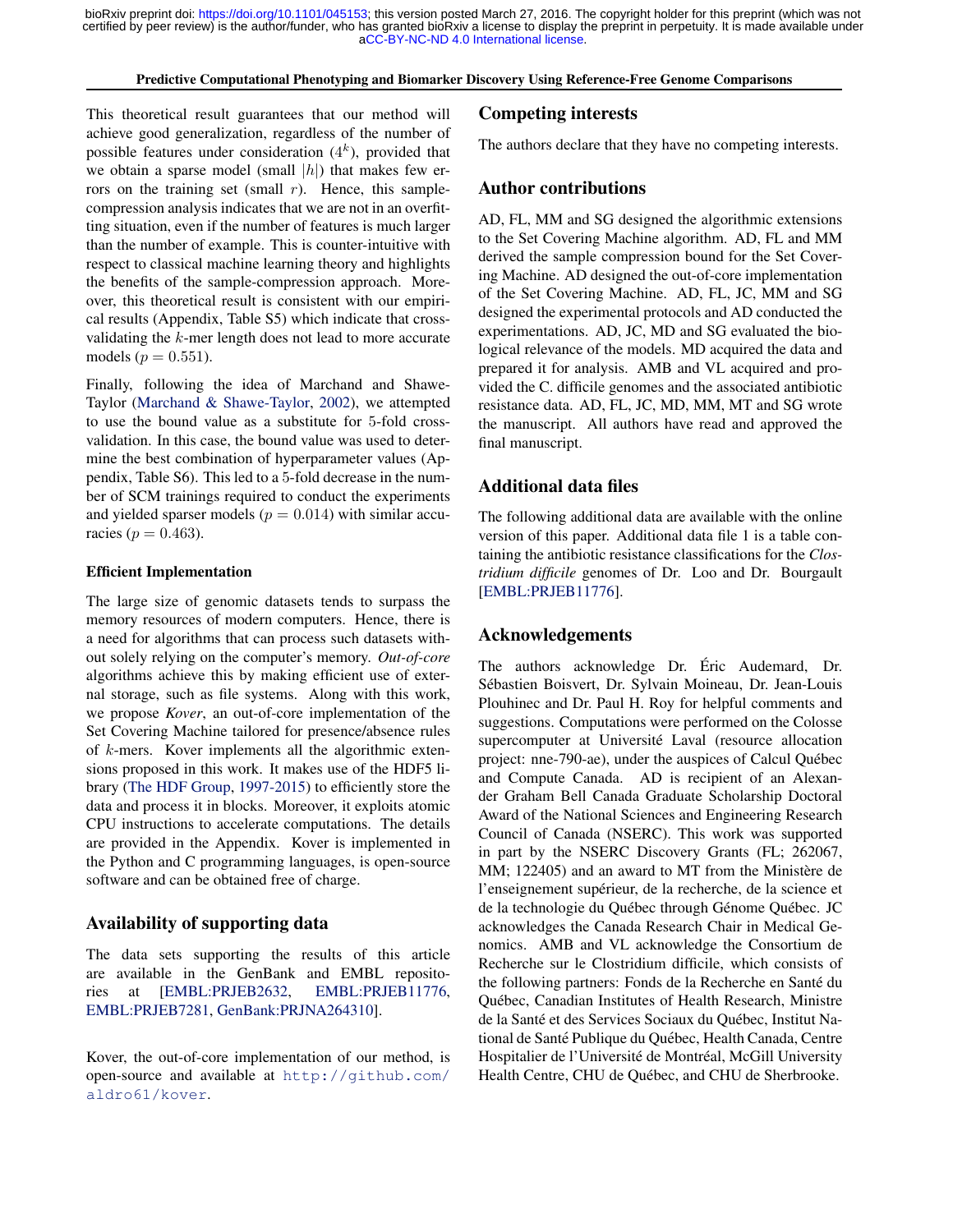### Predictive Computational Phenotyping and Biomarker Discovery Using Reference-Free Genome Comparisons

# <span id="page-11-0"></span>References

- Adam, Mike, Murali, Bhuvana, Glenn, Nicole O., and Potter, S. Steven. Epigenetic inheritance based evolution of antibiotic resistance in bacteria. *BMC Evolutionary Biology*, 8(1):1–12, 2008. ISSN 1471-2148. doi: 10.1186/1471-2148-8-52. URL [http://dx.doi.](http://dx.doi.org/10.1186/1471-2148-8-52) [org/10.1186/1471-2148-8-52](http://dx.doi.org/10.1186/1471-2148-8-52).
- Altschul, Stephen F, Gish, Warren, Miller, Webb, Myers, Eugene W, and Lipman, David J. Basic local alignment search tool. *Journal of Molecular Biology*, 215(3):403– 410, October 1990.
- Ambrose, Karita D, Nisbet, Rebecca, and Stephens, David S. Macrolide Efflux in Streptococcus pneumoniae Is Mediated by a Dual Efflux Pump (mel and mef) and Is Erythromycin Inducible. *Antimicrobial Agents and Chemotherapy*, 49(10):4203–4209, October 2005.
- Azuaje, Francisco. *Bioinformatics and Biomarker Discovery*. "Omic" Data Analysis for Personalized Medicine. John Wiley & Sons, August 2011.
- Bankevich, Anton, Nurk, Sergey, Antipov, Dmitry, Gurevich, Alexey A, Dvorkin, Mikhail, Kulikov, Alexander S, Lesin, Valery M, Nikolenko, Sergey I, Pham, Son K, Prjibelski, Andrey D, Pyshkin, Alex, Sirotkin, Alexander, Vyahhi, Nikolay, Tesler, Glenn, Alekseyev, Max A, and Pevzner, Pavel A. SPAdes: A New Genome Assembly Algorithm and Its Applications to Single-Cell Sequencing. *Journal of computational biology*, 19(5): 455–477, 2012.
- Basavanna, Shilpa, Chimalapati, Suneeta, Maqbool, Abbas, Rubbo, Bruna, Yuste, Jose, Wilson, Robert J, Hosie, Arthur, Ogunniyi, Abiodun D, Paton, James C, Thomas, Gavin, and Brown, Jeremy S. The Effects of Methionine Acquisition and Synthesis on Streptococcus Pneumoniae Growth and Virulence. *PLoS ONE*, 8(1):e49638, January 2013.
- Boisvert, Sébastien, Laviolette, François, and Corbeil, Jacques. Ray: simultaneous assembly of reads from a mix of high-throughput sequencing technologies. *Journal of Computational Biology*, 17(11):1519–1533, 2010.
- Boisvert, Sébastien, Raymond, Frédéric, Godzaridis, Elénie, Laviolette, François, and Corbeil, Jacques. Ray Meta: scalable de novo metagenome assembly and profiling. *Genome biology*, 13(12):R122, 2012.
- Bonham-Carter, Oliver, Steele, Joe, and Bastola, Dhundy. Alignment-free genetic sequence comparisons: a review of recent approaches by word analysis. *Briefings in Bioinformatics*, 15(6):890–905, 2014.
- Breiman, Leo, Friedman, Jerome, Stone, Charles J, and Olshen, Richard A. *Classification and regression trees*. CRC press, 1984.
- Brookes, Anthony J. The essence of snps. *Gene*, 234(2): 177–186, 1999.
- Brouwer, Michael S M, Warburton, Philip J, Roberts, Adam P, Mullany, Peter, and Allan, Elaine. Genetic organisation, mobility and predicted functions of genes on integrated, mobile genetic elements in sequenced strains of Clostridium difficile. *PLoS ONE*, 6(8):e23014, 2011.
- Cade, Christine E, Dlouhy, Adrienne C, Medzihradszky, Katalin F, Salas-Castillo, Saida Patricia, and Ghiladi, Reza A. Isoniazid-resistance conferring mutations in mycobacterium tuberculosis katg: Catalase, peroxidase, and inh-nadh adduct formation activities. *Protein Science*, 19(3):458–474, 2010.
- Casadesús, Josep and Low, David. Epigenetic gene regulation in the bacterial world. *Microbiology and molecular biology reviews*, 70(3):830–856, 2006.
- Cheng, B and Titterington, D M. Neural networks: A review from a statistical perspective. *Statistical Science*, 1994.
- Cortes, Corinna and Vapnik, Vladimir. Support-vector networks. *Machine learning*, 20(3):273–297, 1995.
- Croucher, Nicholas J, Finkelstein, Jonathan A, Pelton, Stephen I, Mitchell, Patrick K, Lee, Grace M, Parkhill, Julian, Bentley, Stephen D, Hanage, William P, and Lipsitch, Marc. Population genomics of post-vaccine changes in pneumococcal epidemiology. *Nature genetics*, 45(6):656–663, May 2013.
- Da Silva, Pedro Eduardo Almeida and Palomino, Juan Carlos. Molecular basis and mechanisms of drug resistance in mycobacterium tuberculosis: classical and new drugs. *Journal of antimicrobial chemotherapy*, 66(7): 1417–1430, 2011.
- Daly, Melissa M, Doktor, Stella, Flamm, Robert, and Shortridge, Dee. Characterization and prevalence of MefA, MefE, and the associated msr(D) gene in Streptococcus pneumoniae clinical isolates. *Journal of clinical microbiology*, 42(8):3570–3574, August 2004.
- Fan, Rong-En, Chang, Kai-Wei, Hsieh, Cho-Jui, Wang, Xiang-Rui, and Lin, Chih-Jen. LIBLINEAR: A Library for Large Linear Classification. *Journal of Machine Learning Research*, 9:1871–1874, June 2008.
- Fani, Fereshteh, Leprohon, Philippe, Zhanel, George G, Bergeron, Michel G, and Ouellette, Marc. Genomic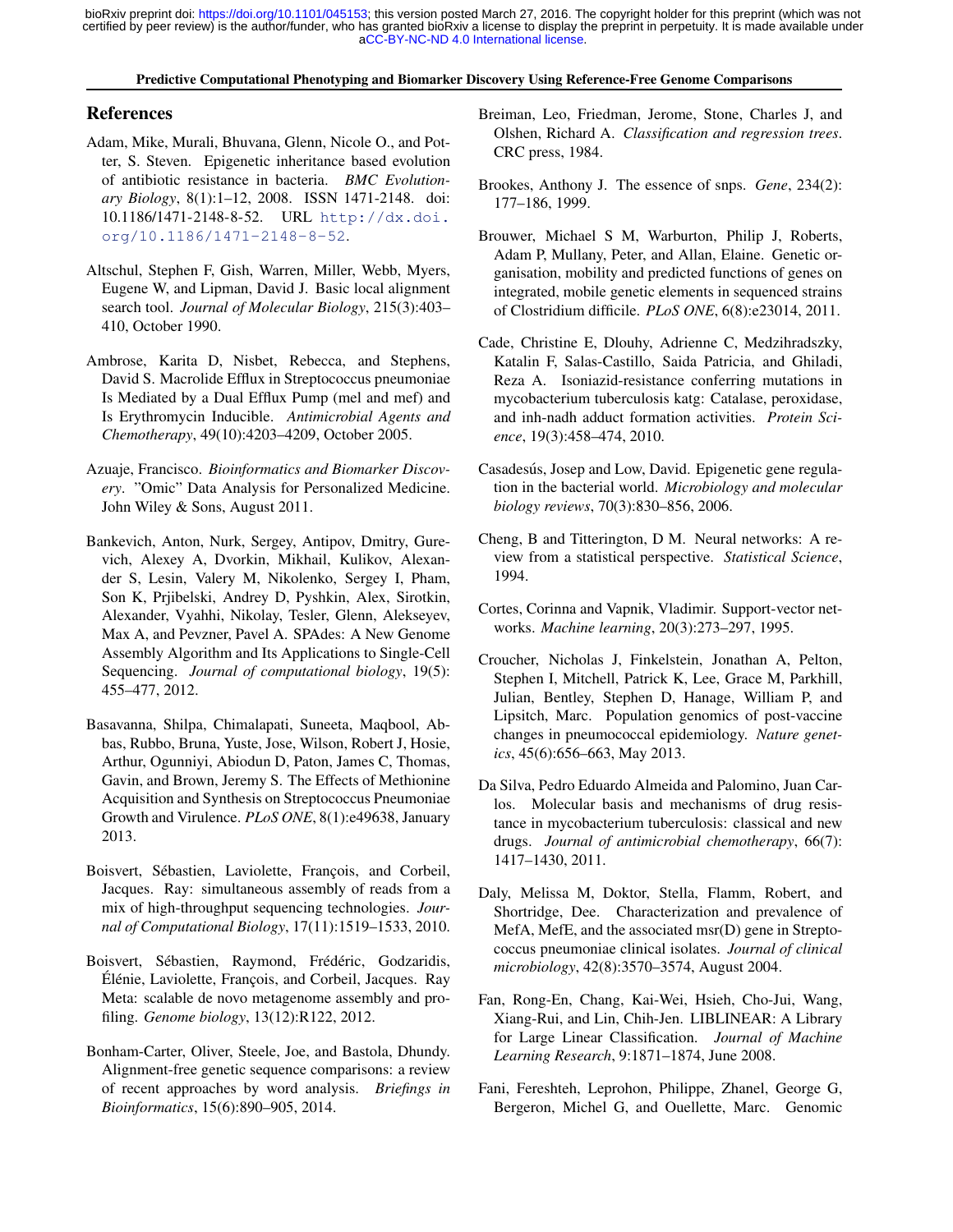### Predictive Computational Phenotyping and Biomarker Discovery Using Reference-Free Genome Comparisons

<span id="page-12-0"></span>analyses of DNA transformation and penicillin resistance in Streptococcus pneumoniae clinical isolates. *Antimicrobial Agents and Chemotherapy*, 58(3):1397– 1403, 2014.

- Farrow, K A, Lyras, D, and Rood, J I. The macrolidelincosamide-streptogramin B resistance determinant from Clostridium difficile 630 contains two erm(B) genes. *Antimicrobial Agents and Chemotherapy*, 44(2): 411–413, February 2000.
- Floyd, Sally and Warmuth, Manfred. Sample compression, learnability, and the Vapnik-Chervonenkis dimension. *Machine Learning*, 21(3):269–304, 1995.
- Guyon, Isabelle and Elisseeff, André. An introduction to variable and feature selection. *Journal of Machine Learning Research*, 3:1157–1182, March 2003.
- Hastie, Trevor, Tibshirani, Robert, and Friedman, Jerome. *The Elements of Statistical Learning*. Data Mining, Inference, and Prediction. Springer Science & Business Media, November 2013.
- Kaminska, Katarzyna H, Purta, Elzbieta, Hansen, Lykke H, Bujnicki, Janusz M, Vester, Birte, and Long, Katherine S. Insights into the structure, function and evolution of the radical-SAM 23S rRNA methyltransferase Cfr that confers antibiotic resistance in bacteria. *Nucleic Acids Research*, 38(5):1652–1663, March 2010.
- Kingsford, Carl and Salzberg, Steven L. What are decision trees? *Nature Biotechnology*, 26(9):1011–1013, September 2008.
- Koboldt, Daniel C, Steinberg, Karyn Meltz, Larson, David E, Wilson, Richard K, and Mardis, Elaine R. The Next-Generation Sequencing Revolution and Its Impact on Genomics. *Cell*, 155(1):27–38, September 2013.
- Kos, Veronica N, Deraspe, Maxime, McLaughlin, Robert E, Whiteaker, James D, Roy, Paul H, Alm, Richard A, Corbeil, Jacques, and Gardner, Humphrey. The resistome of Pseudomonas aeruginosa in relationship to phenotypic susceptibility. *Antimicrobial Agents and Chemotherapy*, 59(1):427–436, January 2015.
- Leimeister, Chris-Andre, Boden, Marcus, Horwege, Sebastian, Lindner, Sebastian, and Morgenstern, Burkhard. Fast alignment-free sequence comparison using spacedword frequencies. *Bioinformatics*, pp. btu177, 2014.
- Littlestone, N. and Warmuth, M. Relating data compression and learnability. Technical report, University of California Santa Cruz, Santa Cruz, CA, 1986.
- Marchand, Mario and Shawe-Taylor, John. The set covering machine. *The Journal of Machine Learning Research*, 3:723–746, 2002.
- Marchand, Mario and Sokolova, Marina. Learning with Decision Lists of Data-Dependent Features. *Journal of Machine Learning Research*, pp. 427–451, 2005.
- Mbianda, Christiane, El-Meanawy, Ashraf, and Sorokin, Andrey. Mechanisms of BK virus infection of renal cells and therapeutic implications. *Journal of Clinical Virology*, 71:59–62, October 2015.
- Merker, Matthias, Blin, Camille, Mona, Stefano, Duforet-Frebourg, Nicolas, Lecher, Sophie, Willery, Eve, Blum, Michael G B, Rüsch-Gerdes, Sabine, Mokrousov, Igor, Aleksic, Eman, Allix-Beguec, Caroline, Antierens, An- ´ nick, Augustynowicz-Kopec, Ewa, Ballif, Marie, Bar- ´ letta, Francesca, Beck, Hans Peter, Barry, Clifton E, Bonnet, Maryline, Borroni, Emanuele, Campos-Herrero, Isolina, Cirillo, Daniela, Cox, Helen, Crowe, Suzanne, Crudu, Valeriu, Diel, Roland, Drobniewski, Francis, Fauville-Dufaux, Maryse, Gagneux, Sebastien, Ghe- ´ bremichael, Solomon, Hanekom, Madeleine, Hoffner, Sven, Jiao, Wei-Wei, Kalon, Stobdan, Kohl, Thomas A, Kontsevaya, Irina, Lillebæk, Troels, Maeda, Shinji, Nikolayevskyy, Vladyslav, Rasmussen, Michael, Rastogi, Nalin, Samper, Sofia, Sanchez-Padilla, Elisabeth, Savic, Branislava, Shamputa, Isdore Chola, Shen, Adong, Sng, Li-Hwei, Stakenas, Petras, Toit, Kadri, Varaine, Francis, Vukovic, Dragana, Wahl, Celine, War- ´ ren, Robin, Supply, Philip, Niemann, Stefan, and Wirth, Thierry. Evolutionary history and global spread of the Mycobacterium tuberculosis Beijing lineage. *Nature genetics*, 47(3):242–249, March 2015.
- Nair, J, Rouse, D A, Bai, G H, and Morris, S L. The rpsL gene and streptomycin resistance in single and multiple drug-resistant strains of Mycobacterium tuberculosis. *Molecular microbiology*, 10(3):521–527, November 1993.
- Nielsen, Rasmus, Paul, Joshua S, Albrechtsen, Anders, and Song, Yun S. Genotype and SNP calling from nextgeneration sequencing data. *Nature Reviews Genetics*, 12(6):443–451, June 2011.
- Noble, William S. What is a support vector machine? *Nature Biotechnology*, 24(12):1565–1567, December 2006.
- Pedregosa, Fabian, Varoquaux, Gaël, Gramfort, Alexandre, Michel, Vincent, Thirion, Bertrand, Grisel, Olivier, Blondel, Mathieu, Prettenhofer, Peter, Weiss, Ron, Dubourg, Vincent, Vanderplas, Jake, Passos, Alexandre, Cournapeau, David, Brucher, Matthieu, Perrot, Matthieu, and Duchesnay, Édouard. Scikit-learn: Machine Learning in Python. *Journal of Machine Learning Research*, 12:2825–2830, February 2011.